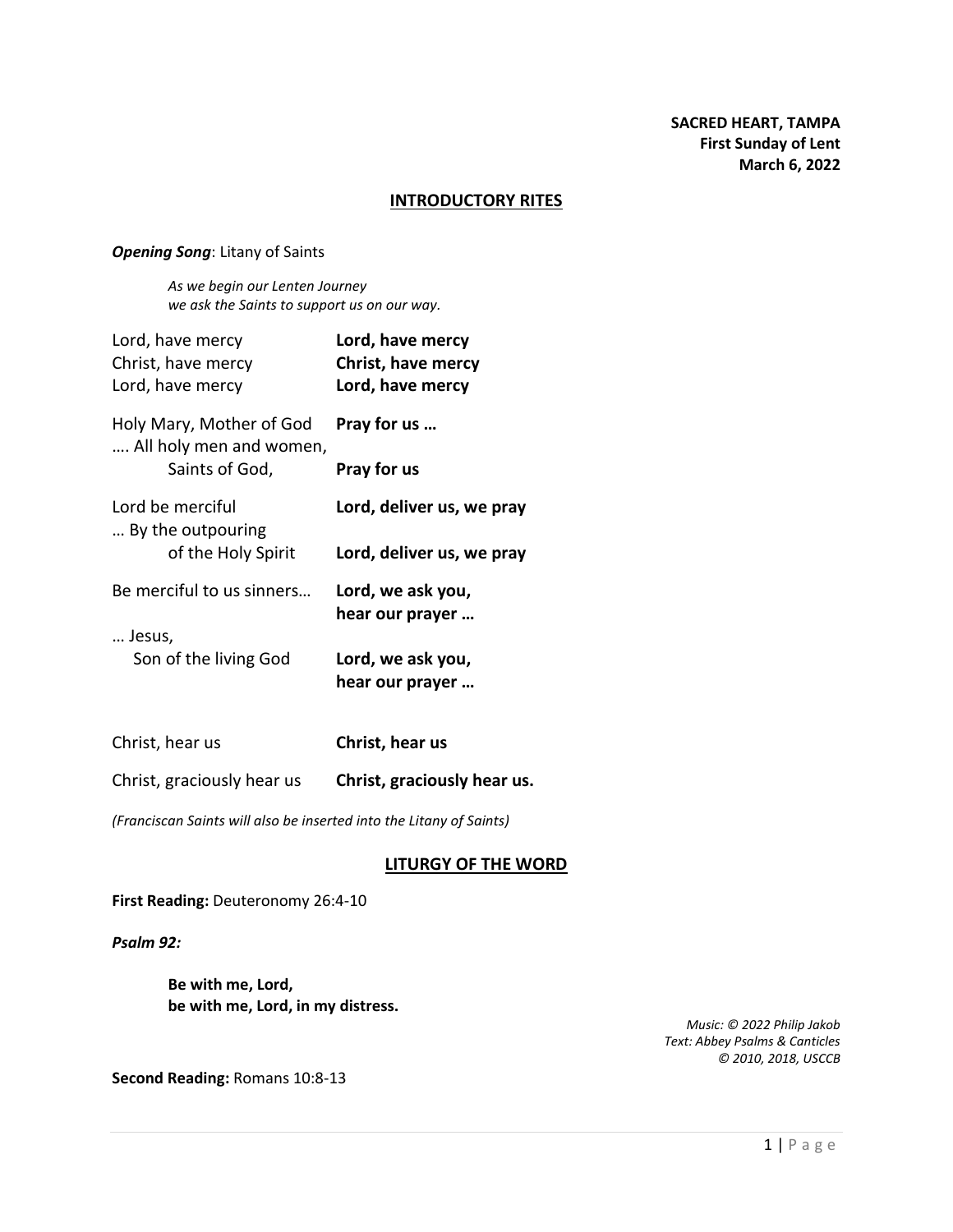#### *Gospel Greeting:* Lent Gospel Acclamation

Praise to you, Lord Jesus Christ, King of endless glory!

**Gospel:** Luke 4:1-13

#### **Homily & Universal Prayer**

| <b>Rite of Sending to the Rite of Election</b>  |                                 |  |
|-------------------------------------------------|---------------------------------|--|
| Signing of the Book of the Elect (10:30am Mass) |                                 |  |
| Take, O take me as I am.                        |                                 |  |
| Summon out what I shall be.                     |                                 |  |
| Set your seal upon my heart                     |                                 |  |
| And live in me.                                 |                                 |  |
|                                                 | © 1995, WGRG, GIA Publications  |  |
| Dismissal of Catechumens (10:30am Mass)         |                                 |  |
| May the word of God strengthen you.             |                                 |  |
| May the word of God nourish you.                |                                 |  |
| May the word of God comfort you all your life.  |                                 |  |
|                                                 | © 1996, Christopher Walker, OCP |  |
|                                                 |                                 |  |

**Apostle's Creed:**

**I believe in God, the Father almighty, Creator of heaven and earth, and in Jesus Christ, his only Son, our Lord,** *(all bow during the next two lines)* **who was conceived by the Holy Spirit, born of the Virgin Mary, suffered under Pontius Pilate, was crucified, died and was buried; he descended into hell; on the third day he rose again from the dead; he ascended into heaven, and is seated at the right hand of God the Father almighty; from there he will come to judge the living and the dead.**

**I believe in the Holy Spirit, the holy catholic Church, the communion of saints, the forgiveness of sins, the resurrection of the body, and life everlasting. Amen.**

*Music: © 2012 Philip Jakob*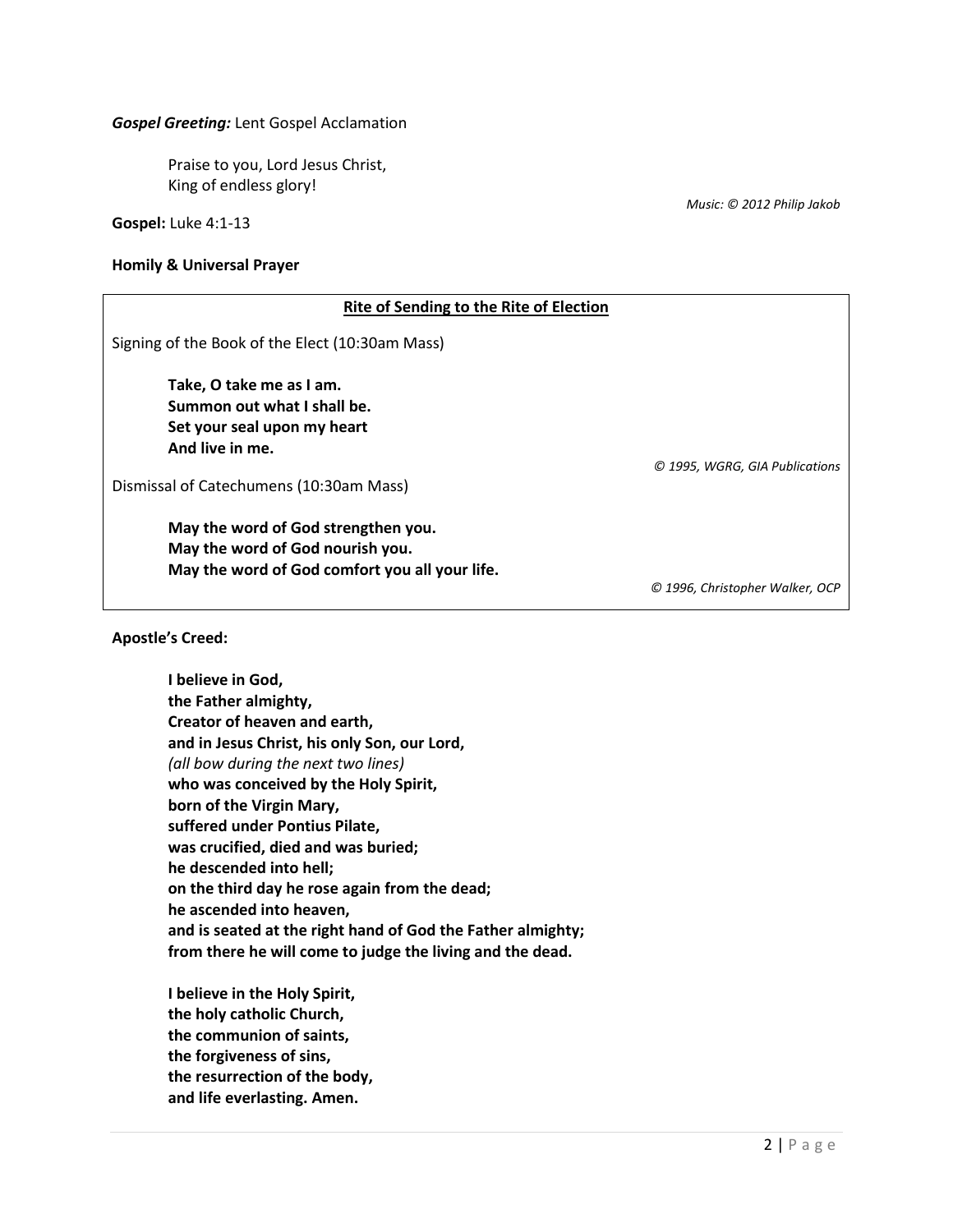## **LITURGY OF THE EUCHARIST**

#### *Preparation of Gifts & Altar*: Be Still and Know

**Be still and know that I am God. You are my chosen one, to whom my love I give. My life is yours, in you I live. Be still, be still and know that I am God.**

**Be still and know that I am God. You are my chosen one, I came to set you free. Give me your cares and rest in me. Be still, be still and know that I am God.**

**Be still and know that I am God. You are my chosen one, to whom I show my ways. My love is with you all your days. Be still, be still and know that I am God.**

> *© 2005, Christopher Walker and Paule Freeburg, DC. Published by OCP. All rights reserved.*

*Eucharistic Acclamations:* Missal Tones (plainsong) Holy, Holy – We Proclaim – Amen

## **COMMUNION RITE**

#### **Our Father**

*Lamb of God:* Missal Tones (plainsong)

*Communion Song:* On Eagle's Wings

**You who dwell in the shelter of the Lord, who abide in his shadow for life, say to the Lord: 'My refuge, my rock in whom I trust!'**

**AND HE WILL RAISE YOU UP ON EAGLE'S WINGS, BEAR YOU ON THE BREATH OF DAWN, MAKE YOU TO SHINE LIKE THE SUN, AND HOLD YOU IN THE PALM OF HIS HAND.**